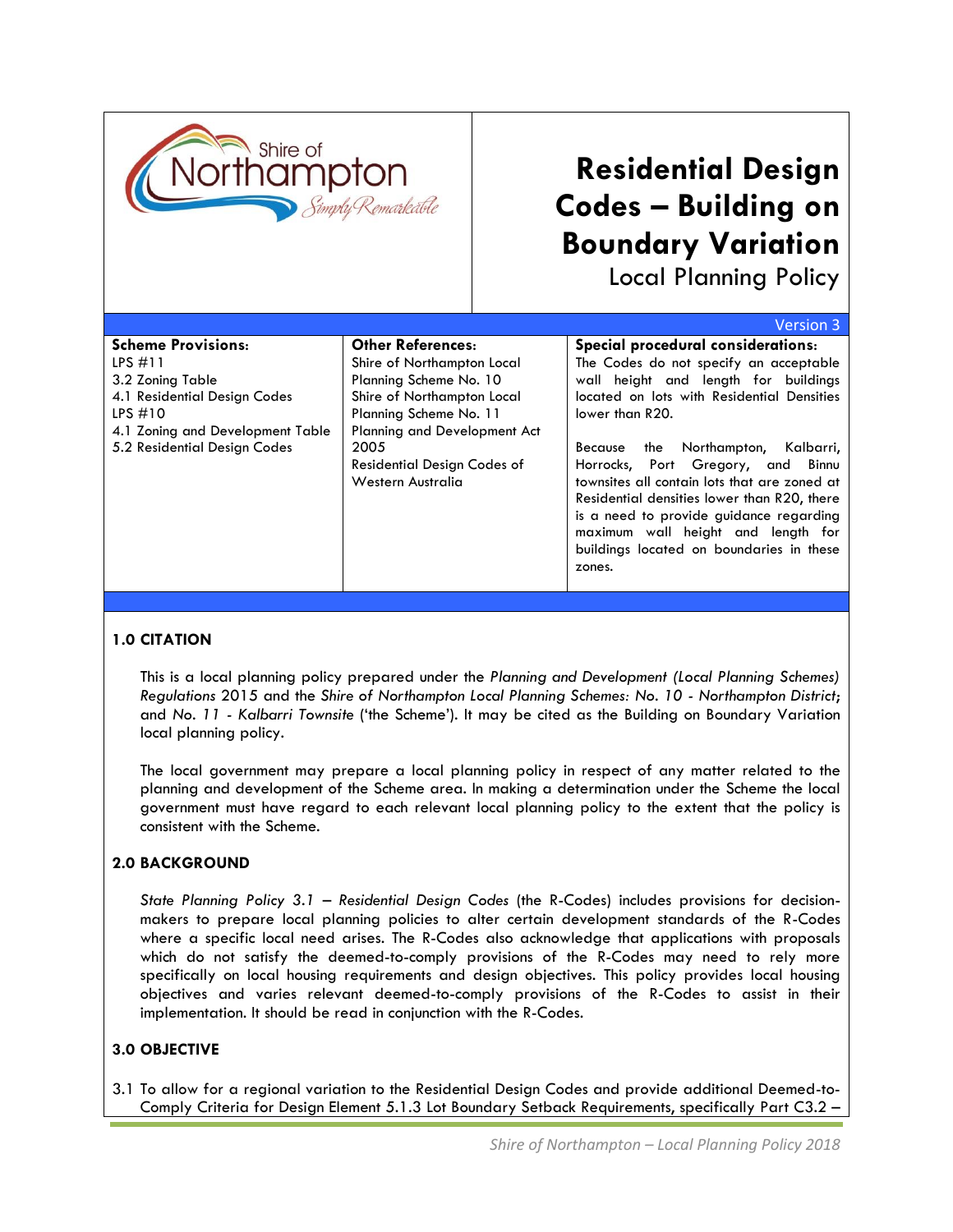Buildings on Boundary.

- 3.2 To ensure neighbours are informed about proposals for boundary walls.
- 3.3 To specify the minimum standards for the surface finish of boundary walls.

#### **4.0 POLICY STATEMENT**

4.1 In addition to the Deemed-to-Comply Criteria for Part 5.1.3 C3.2 of the Residential Design Codes, the following shall apply:

Residential densities R12.5, R15 & R17.5 – walls not higher than 3 metres with an average of 2.7 metres up to 9 metres in length up to one side boundary only, provided affected neighbour consent is given.

No development application required.

- 4.2 A development application is required for buildings on boundaries for Residential densities lower than R12.5 and in considering applications, consultation with affected neighbours is required and neighbour consent should preferably be given.
- 4.3 Where a wall is built on the boundary, the surface finish of the wall facing a neighbour should be to the satisfaction of the adjoining neighbour or, in the case of a dispute, to the satisfaction of the local government.
- 4.4 For ALL applications involving a boundary wall (either development applications or building permits) consultation with affected neighbours is required and neighbour consent should preferably be given, which includes agreement on the surface treatment and colour of the boundary wall.
- 4.5 The minimum standard considered acceptable by the local government is a fair faced finish which is defined as:
	- a. Face finish brickwork with tooled joints;
	- b. Non face finish brick (ie. commons) to have sand finish render;
	- c. Concrete panels to have smooth finish;
	- d. Face finish limestone blocks with tooled joints;
	- e. Concrete blocks larger than 0.16m<sup>2</sup> (standard 200mm x 400mm) to have sand finish render; or
	- f. Face finish concrete block less than 0.16m with tooled joints.
- 4.6 Sand finish means a finish obtained by floating the final coat of a render with a wooden feltcovered or carpet-covered float.
- 4.7 This policy DOES NOT apply to masonry boundary fences.

| <b>5.0 RESPONSIBILITY</b> | Design Codes     | The Chief Executive Officer as per the Delegations Policy and<br>Register and further authority is delegated to the Chief Executive<br>Officer to approve applications for variations to the Residential |                 |
|---------------------------|------------------|----------------------------------------------------------------------------------------------------------------------------------------------------------------------------------------------------------|-----------------|
| <b>6.0 ADOPTION</b>       | 20 February 2009 | Advertising                                                                                                                                                                                              | Minute 1.6.1    |
|                           | 17 April 2009    | <b>Final Approval</b>                                                                                                                                                                                    | Minute $3.6.3$  |
|                           | V2 16 June 2014  | Advertising<br>Final<br>Adoption                                                                                                                                                                         | (Minutes 6.8.1) |
|                           | V3 15 June 2018  | Advertising<br>Final<br>Adoption                                                                                                                                                                         |                 |